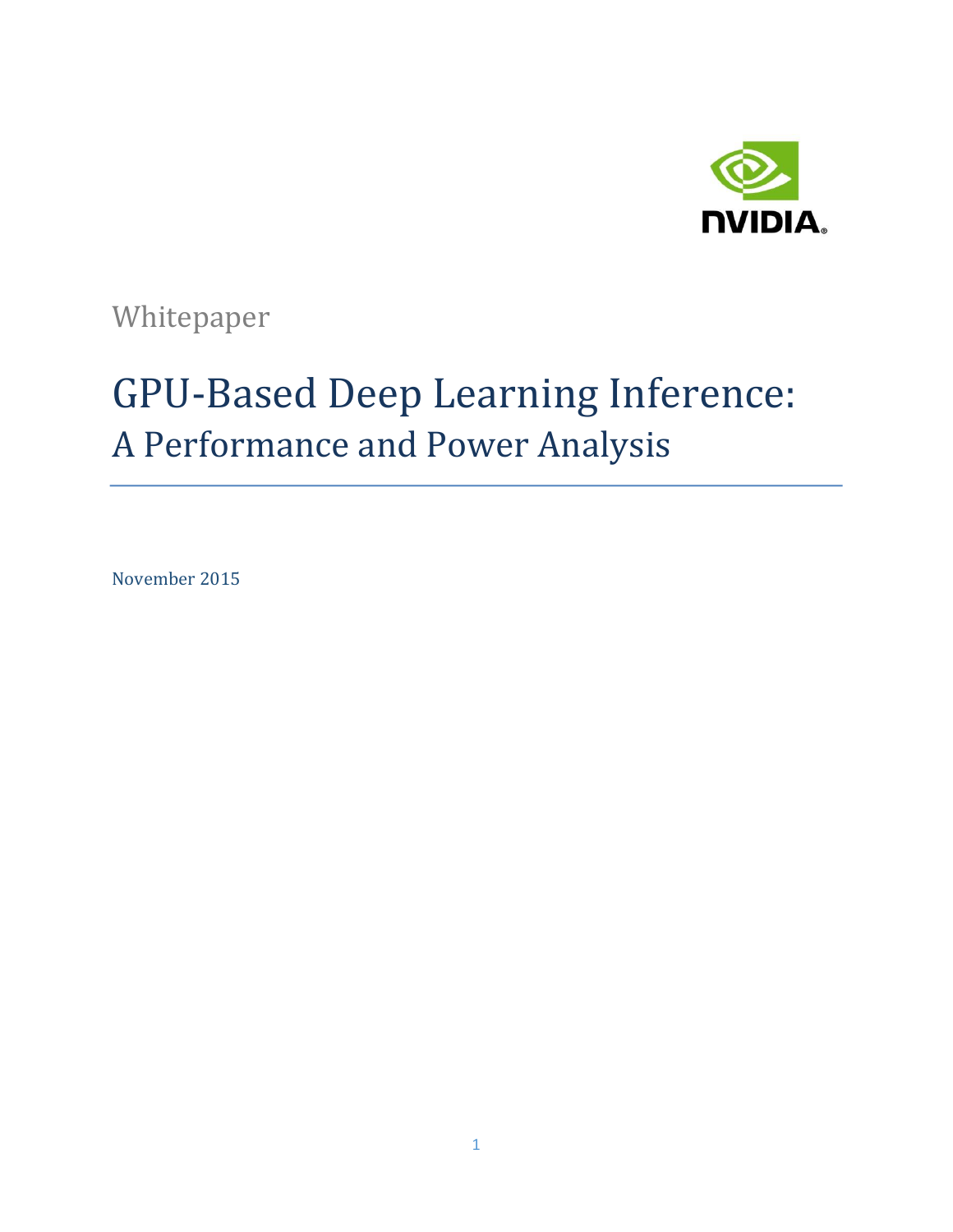# Contents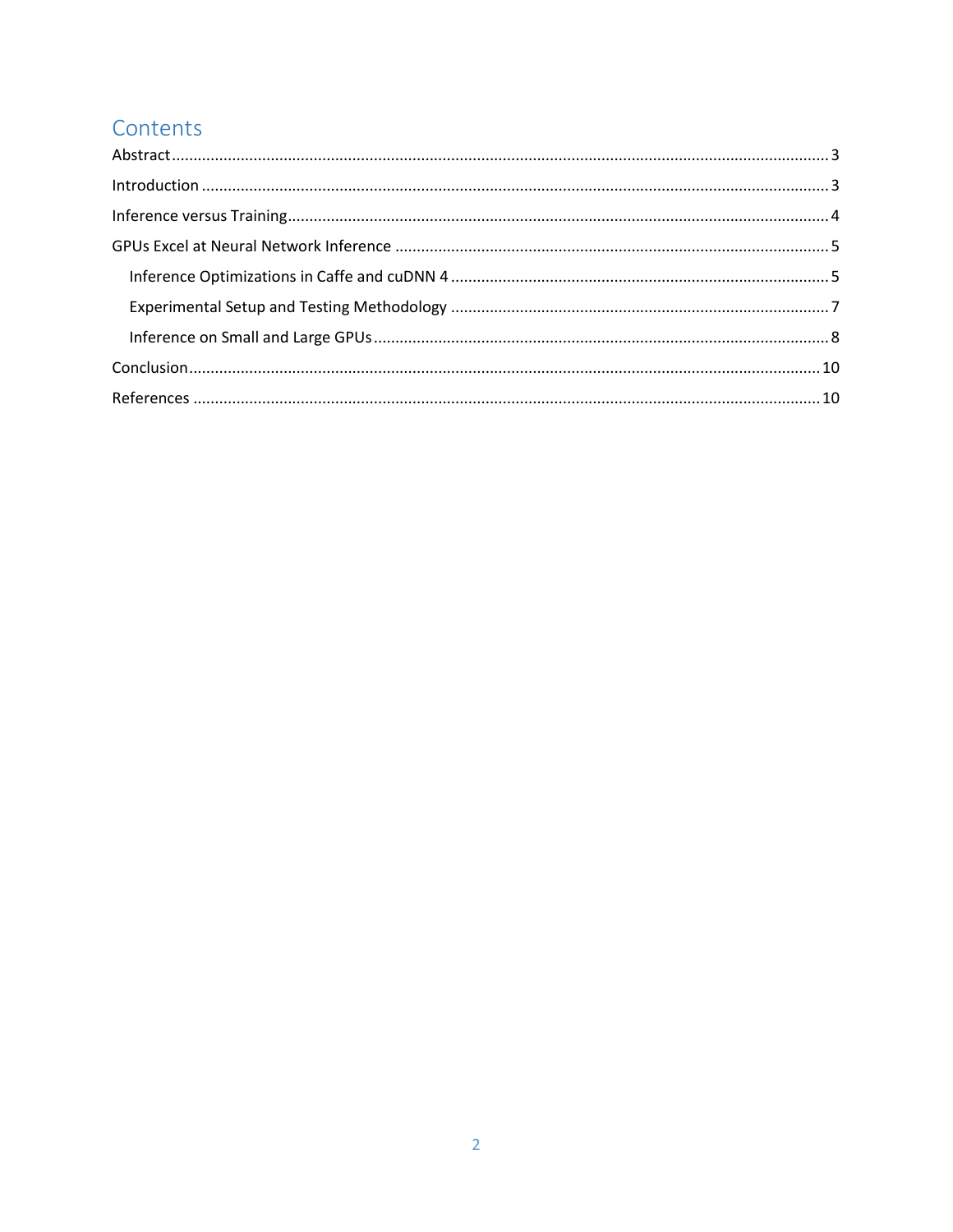## <span id="page-2-0"></span>Abstract

Deep learning methods are revolutionizing various areas of machine perception. On a high level, working with deep neural networks is a two-stage process: First, a neural network is *trained,* i.e. its parameters are determined using labeled examples of inputs and desired output. Then, the network is deployed to run *inference,* using its previously trained parameters to classify, recognize, and generally process unknown inputs.

It is widely recognized within academia and industry that GPUs are the state of the art in *training* deep neural networks, due to both speed and energy efficiency advantages compared to more traditional CPU-based platforms.

In this whitepaper, we take the next step and investigate GPU performance and energy efficiency for deep learning *inference*. We compare two standard deep learning frameworks, Caffe and Intel's Deep Learning Framework (IDLF), running on four publicly available hardware platforms, an NVIDIA Jetson™ TX1 developer kit, an NVIDIA GeForce GTX™ Titan X, an Intel Core™ i7 6700K, and an Intel Xeon™ E5- 2698 v3.

Our results show that GPUs provide state-of-the-art inference performance and energy efficiency, making them the platform of choice for anyone wanting to deploy a trained neural network in the field. In particular, the Titan X delivers between 5.3 and 6.7 times higher performance than the 16-core Xeon E5 CPU while achieving 3.6 to 4.4 times higher energy efficiency. The Tegra X1 also achieves impressive results, achieving similar performance (258 vs. 242 images/second) with much higher energy efficiency (45.0 vs. 3.9 images/second/Watt) than the state-of-the-art Intel Core i7 6700K.

## <span id="page-2-1"></span>Introduction

Deep learning is revolutionizing the world. Many say the beginning of this revolution was the 2012 ImageNet [competition](http://image-net.org/challenges/LSVRC/) [1] entry by [Krizhevsky, Sutskever, and Hinton](http://www.cs.toronto.edu/~fritz/absps/imagenet.pdf) [2] using a convolutional neural network now referred to as "AlexNet" that outperformed the entire conventional computer vision competition by a large margin. Since then, one by one, deep neural networks (DNN) have conquered various algorithm domains related to computer vision in particular and machine perception in general. The potential use cases are endless: From self-driving cars [3] to faster drug development [4], from automatic image captioning [5] in online image databases to smart real-time language translation [6] in video chat applications, deep learning is providing exciting opportunities wherever machines interact with the human world.

These days, working with deep neural networks goes hand in hand with the use of GPUs. Deep learning users everywhere achieve dramatically reduced training times by transitioning from CPUs to one or more massively parallel GPU accelerators. With the release of the GPU-optimized CUDA-based [cuDNN 3](https://developer.nvidia.com/cudnn) library [7], GPU deep neural network training took another leap forward, taking full advantage of NVIDIA's most recent Maxwell GPU architecture. Besides improved Maxwell support, cuDNN 3 also introduced FP16 storage data types, making it possible to train larger models and increase performance on bandwidth-limited neural network layers, along with other important new features. [NVIDIA DIGITS](https://developer.nvidia.com/digits) [8], built on top of cuDNN 3 running on one or more Maxwell GPUs, is a powerful application that makes it simpler than ever before to train neural networks.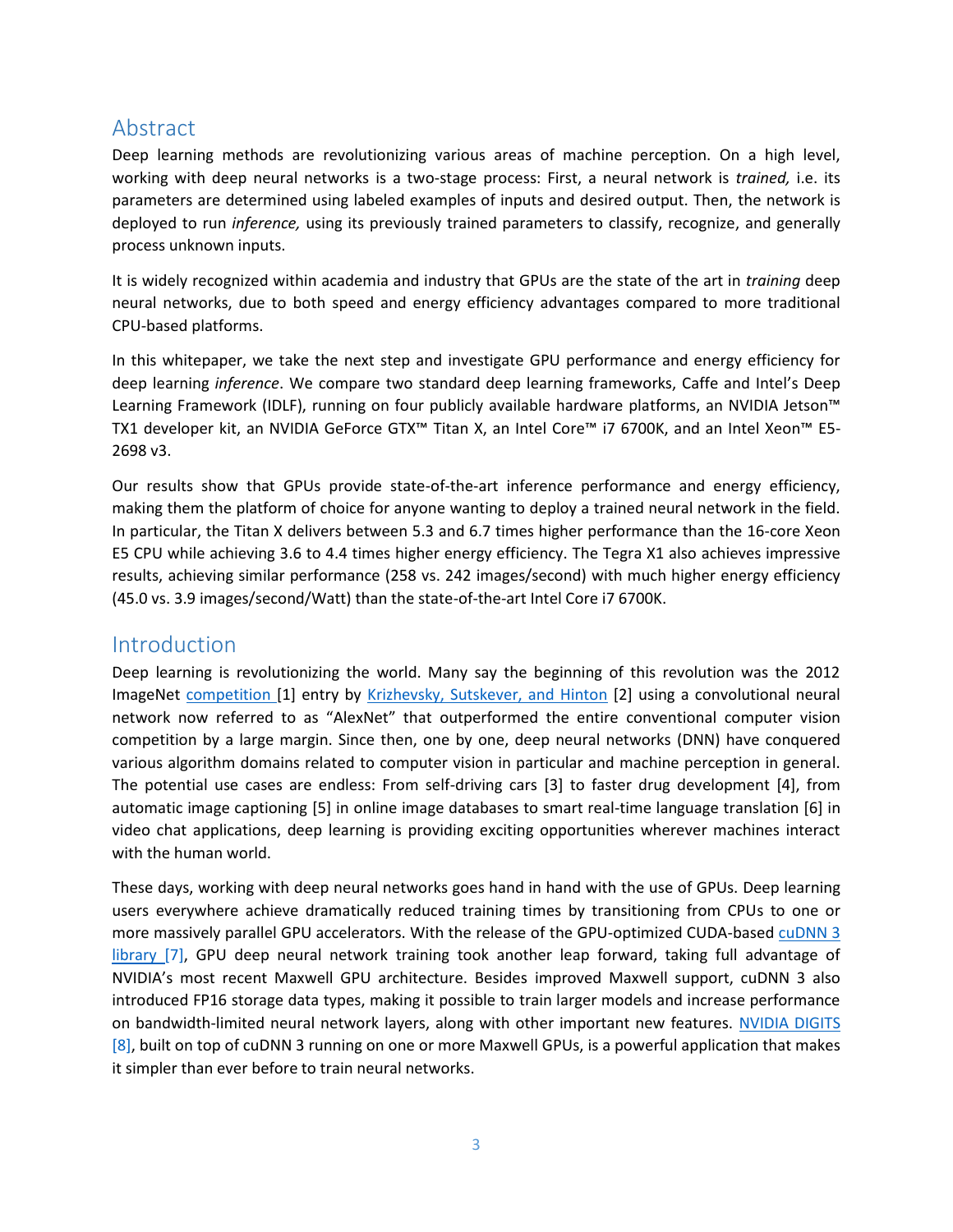Once a deep neural network has been trained for hours, days, or weeks, the next step is to put it to use by deploying it in the field, where it will repeatedly run *inference* computations. Examples of inference (giving an input to a DNN which then extracts information based on that input) include classifying images, localizing faces, or translating human speech in real-time.

## <span id="page-3-0"></span>Inference versus Training

Both DNN training and Inference start out with the same *forward propagation* calculation, but training goes further. After forward propagation, the results from the forward propagation are compared against the (known) correct answer to compute an error value. A *backward propagation* phase propagates the error back through the network's layers and updates their weights using gradient descent in order to improve the network's performance at the task it is trying to learn. It is common to batch hundreds of training inputs (for example, images in an image classification network or spectrograms for speech recognition) and operate on them simultaneously during DNN training in order to prevent overfitting and, more importantly, amortize loading weights from GPU memory across many inputs, increasing computational efficiency.

For inference, the performance goals are different. To minimize the network's end-to-end response time, inference typically batches a smaller number of inputs than training, as services relying on inference to work (for example, a cloud-based image-processing pipeline) are required to be as responsive as possible so users do not have to wait several seconds while the system is accumulating images for a large batch. In general, we might say that the per-image workload for training is higher than for inference, and while high *throughput* is the only thing that counts during training, *latency* becomes important for inference as well.

## Training



*Figure 1: Deep learning training compared to inference. In training, many inputs, often in large batches, are used to train a deep neural network. In inference, the trained network is used to discover information within new inputs that are fed through the network in smaller batches.*

Achieving the right balance between latency (due to wait time while assembling a batch, and because larger batches take longer to process) and throughput (because larger batch sizes utilize computing resources more efficiently) is application-dependent; but generally speaking, applications strive to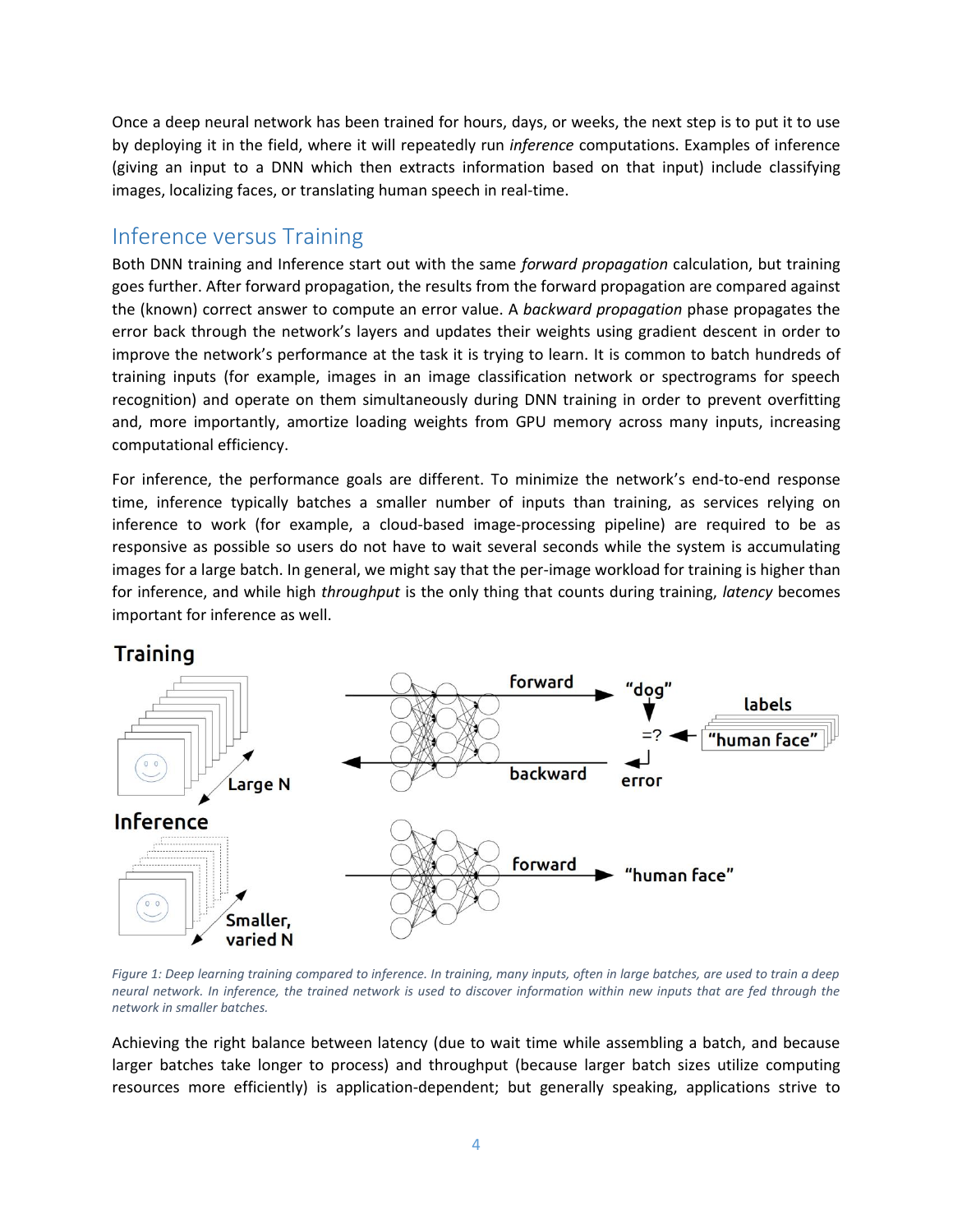maximize a usable batch size while keeping latency under a given application-specific maximum. This enables inference computations to happen at various scales, all the way from cloud applications running in a large-scale datacenter to real-time inference, such as pedestrian detection, on an embedded processor inside an autonomous vehicle.

One particularly useful aspect of deep neural networks is their adaptability. [Figure 2](#page-4-2) shows the architecture of the AlexNet neural network. At a high level, AlexNet consists of five convolutional layers (starting from the left) and three fully connected layers (on the right). While the convolutional layers extract features from the input images given to the network, the fully connected layers learn to classify these features in order to fulfill the classification task at hand.



<span id="page-4-2"></span>*Figure 2 AlexNet neural network architecture. AlexNet consists of five convolutional layers of varying size (starting from the left) followed by three fully connected layers at the end. The input to the network is a 224x224 RGB image.*

Even a relatively simple architecture such as AlexNet can adapt to many of the deep learning use cases described earlier. For example, in a datacenter application, AlexNet may run inference on downsampled versions of user-submitted images to generate keyword suggestions. In a self-driving car, an AlexNet-like network can be used to identify objects and their bounding boxes (for example to detect and avoid obstacles).

## <span id="page-4-0"></span>GPUs Excel at Neural Network Inference

Neural network processing implementations like eBay's [maxDNN](https://github.com/eBay/maxDNN) [9] have already shown that tuned fully custom deep learning codes can achieve stellar performance with very high GPU utilization (more than 96% for maxDNN). However, for developing new networks, it is also valuable to be able to work within a standard framework that makes the process of testing and modifying networks fast and lightweight. Therefore, in this whitepaper, we consider how much performance one can achieve while continuing to work within the popular [Caffe deep learning framework](http://devblogs.nvidia.com/parallelforall/deep-learning-computer-vision-caffe-cudnn/) [10]. To achieve high performance, we combine Caffe with the upcoming cuDNN 4 library that is being released as a preview version with the Jetson™ TX1 product, with general availability following within a few months.

#### <span id="page-4-1"></span>Inference Optimizations in Caffe and cuDNN 4

Where previous versions of cuDNN have mostly focused on improving training performance and providing support for the various neural network layers used by researchers, cuDNN 4 provides a series of optimizations for inference both on small and big GPUs.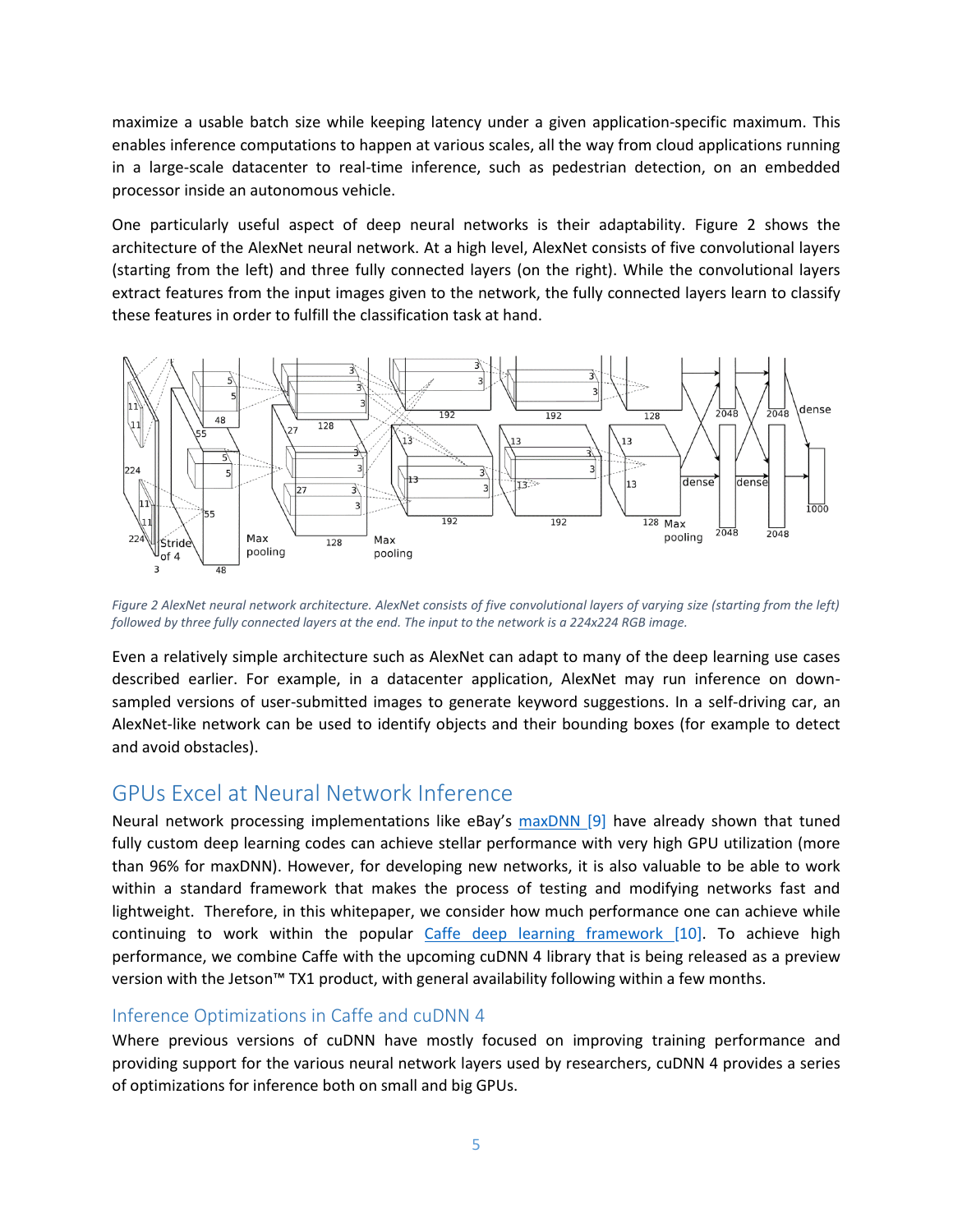With previous versions of cuDNN, one challenging area of the deep learning design space has been inference on big GPUs like the GeForce GTX Titan X that has 24 multiprocessors (SMs) for a total of 3,072 CUDA cores. In small batch scenarios, existing convolution algorithms struggled to fill the entire GPU because the parallelization strategy, albeit efficient, simply did not create enough parallel threads to fill the machine. cuDNN 4 improves this scenario by using a more efficient convolution algorithm. cuDNN 3 computed convolutions using an algorithm called a precomputed implicit GEMM (generalized matrixmatrix product) that is optimized for large output matrices. Unfortunately, batch size is a multiplicative factor in one of the output matrix dimensions. For example, on AlexNet convolution layer 5, the output matrix has dimensionality (Nx13x13) x (128), where N is equal to the batch size. For this particular layer and single-image inference, the default parallelization strategy of precomputed implicit GEMM launches only *two* thread blocks, or eight warps in total. As each thread block is assigned to exactly one of the GPU's streaming multiprocessors, 22 out of 24 SMs remain unused in this case. In cuDNN 4, this algorithm has been improved to split the work in an additional dimension. This reduces the amount of work per thread block, but enables launching significantly more blocks, which increases occupancy and, in turn, performance.

Another major improvement in cuDNN 4 is related to reduced precision floating point performance. In cuDNN 3, we introduced support for 16-bit floating-point (FP16) storage, i.e. neural net layer activations could be stored in reduced precision but all computations were still performed in FP32. [Using FP16](http://stanford.edu/~rezab/nips2014workshop/slides/jeff.pdf) has [been proven to achieve the same classification accuracy as FP32](http://arxiv.org/pdf/1502.02551.pdf) [11] [12]. FP16 storage also improves performance in bandwidth-limited scenarios and reduces the overall memory footprint required to run a network. However, convolutional layer performance is typically not limited by memory bandwidth, and so convolutional layers did not see much benefit from FP16 storage. In cuDNN 4, we provide support for FP16 arithmetic in convolution algorithms. On supported chips, such as Tegra X1 or the upcoming Pascal architecture, FP16 arithmetic delivers up to 2x the performance of equivalent FP32 arithmetic. Just like FP16 storage, using FP16 arithmetic incurs no accuracy loss compared to running neural network inference in FP32.

In addition to the new features in cuDNN 4, inference scenarios provide opportunity for other optimizations inside the Caffe framework that are not relevant to or possible in training use cases.

A key optimization for inference without batching (i.e. with a batch size equal to 1) is to use matrixvector multiplication on fully connected layers instead of matrix-matrix multiplication. In the batched inference case, fully connected layers multiply a weight matrix  $A$  by a matrix of activations  $B$ , where each matrix column corresponds to the activation vector of one image in the batch. Caffe implements this operation using the GPU-optimized cuBLAS library for dense linear algebra. In the non-batched case, the activation matrix is just a vector, as it contains only a single column. Implementing this operation with a GPU matrix-matrix multiplication achieves very low efficiency, because cuBLAS matrix multiplication is optimized for large matrices. Thankfully, cuBLAS also provides a much more efficient GEMV (generalized matrix-vector product) operation that is a perfect fit here. This particular optimization has already been pushed to the official Caffe [github repository](https://github.com/BVLC/caffe) [13], and is available today.

cuDNN 4 contains many more optimizations besides the ones described here, and the cuDNN engineers at NVIDIA are continuously working on improving performance further by integrating state-of-the-art research results.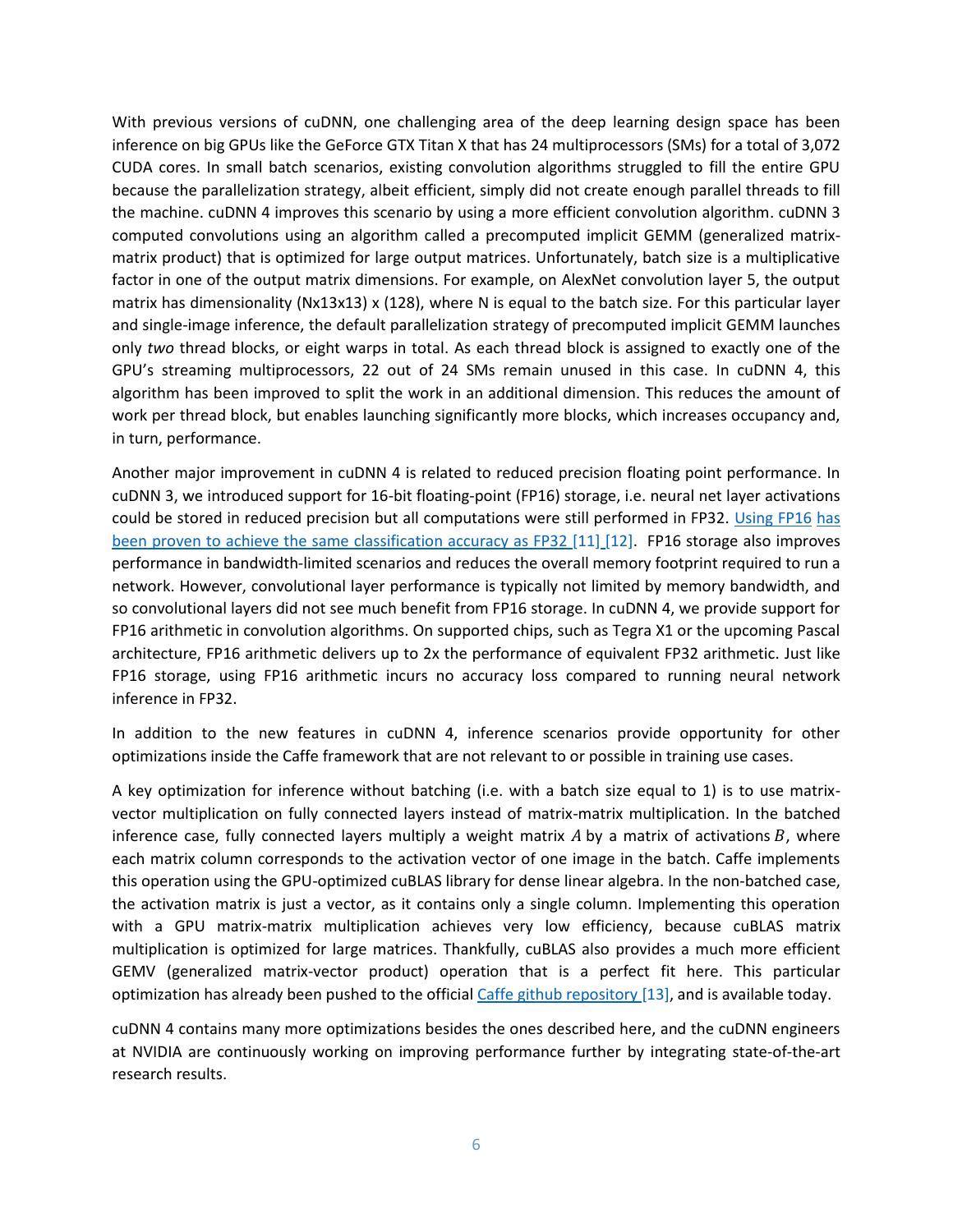### <span id="page-6-0"></span>Experimental Setup and Testing Methodology

For our performance analysis, we focus on two classical neural network architectures: AlexNet (2012 ImageNet winner), and the more recent [GoogLeNet](http://arxiv.org/abs/1409.4842) [14] (2014 ImageNet winner), a much deeper and more complicated neural network compared to AlexNet.

To cover a range of possible inference scenarios, we will consider two cases. The first case allows batching many input images together, to model use cases like inference in the cloud where thousands of users submit images every second. Here, large batches are acceptable, as waiting for a batch to assemble does not add significant latency. The second case covers applications that are extremely latency-focused; in this case, some batching is usually still feasible but for our testing, we consider the worst case of no batching at all.

We compare four different devices: The NVIDIA Tegra X1 and the Intel Core i7 6700K as client-side processors, and the NVIDIA GeForce GTX Titan X and a 16-core Intel Xeon E5-2698 v3 as high-end processors. To run the neural networks on the GPU, we use Caffe compiled for GPU usage using cuDNN. We use the default Caffe version provided by BVLC for FP32 benchmarking on Tegra X1, and NVIDIA's Caffe branch [providing FP16 support](https://github.com/NVIDIA/caffe/tree/experimental/fp16) [15] and [enabling more efficient convolutions](https://github.com/NVIDIA/caffe/tree/caffe-0.14) [16] when benchmarking FP16 Tegra X1 and Titan X, respectively. The Intel CPUs run the most optimized CPU inference code available, the recently release [Intel Deep Learning Framework \(IDLF\)](https://01.org/intel-deep-learning-framework) [17]. IDLF only supports a neural network architecture called CaffeNet that is similar to AlexNet with batch sizes of 1, 8, and 48. We do not provide GoogLeNet numbers for the CPUs as that would require running the CPU version of Caffe, which is widely known to not provide competitive performance.

For reproducibility reasons, we attempt to stay as close as possible to the publicly downloadable packages and standard benchmarks. For IDLF, we made a minor fix to fully utilize all the threads on a single socket system, and compiled the package with Intel's ICC compiler. The only supported neural network architecture in IDLF, [CaffeNet](https://github.com/01org/idlf/blob/master/bin/cpu_caffenet.config)<sup>1</sup>, has fewer total operations than AlexNet because the local response normalization layers are smaller, but we accept that minor difference as CaffeNet is still a close approximation to AlexNet. For Caffe runs on the GPU, we start with the Caffe-provided bylc alexnet<sup>2</sup> protocol buffer files, and use Caffe's standard performance benchmarking mode, "caffe time." We remove per-layer timing code to avoid any associated overhead and only measure the full end-to-end inference execution time. The default benchmark protocol buffer files fill in all the image and weight data with zeros, which would not result in accurate data toggling rates for power measurements. To address that, we made minor modifications to the neural network descriptor files to use a DummyDataLayer that generates nonzero constant data as input images, and we fill in the weight data with a Gaussian distribution. In our internal testing, this closely matches the power when running real images with pretrained weights.

To compare power between different systems, it is important to measure power at a consistent point in the power distribution network. Power is distributed at a high voltage (pre-regulation) and then voltage regulators convert the high voltage to the correct level for the system-on-chip (SOC) and DRAM (postregulation), typically with roughly 20% of power lost in the regulator and 80% remaining to provide to the SOC and DRAM. For our analysis, we are comparing pre-regulation power of the entire application

l

 $1$  https://github.com/01org/idlf/blob/master/bin/cpu\_caffenet.config

<sup>&</sup>lt;sup>2</sup> https://github.com/BVLC/caffe/tree/master/models/bvlc\_alexnet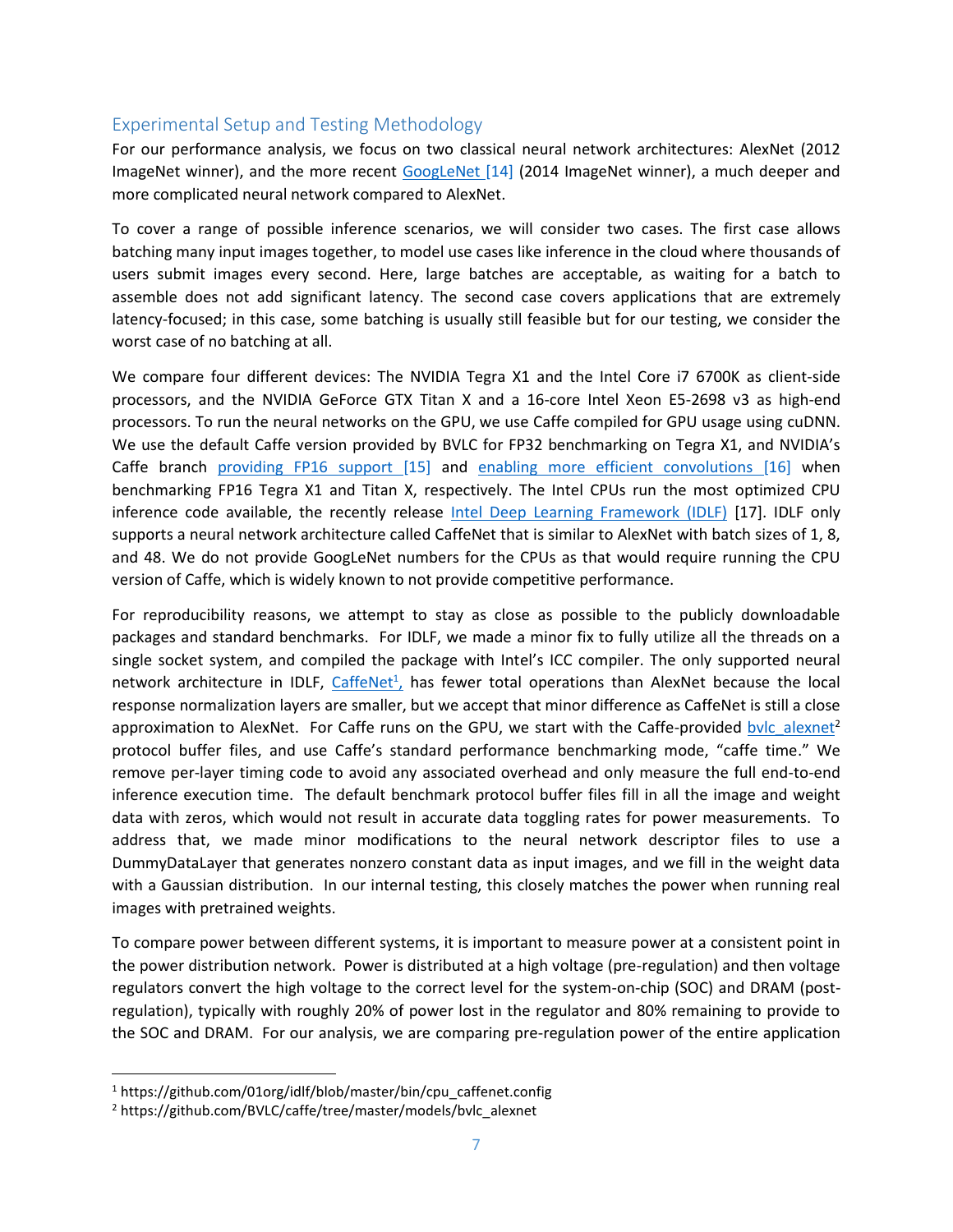processor (AP) / SOC and DRAM combined. On Xeon E5, IDLF is running on only one socket with a single Xeon E5 processor. CPU socket and DRAM power are as reported by the pcm-power utility, which we believe are measured on the input side of the associated regulators. To measure CPU and DRAM power on the Core i7, we instrumented major supply rails after the corresponding inductors to give us postregulation power. We assume 80% regulator efficiency to report pre-regulation AP+DRAM power for the Core i7. To measure pre-regulation power for Tegra X1, we use a production Jetson™ TX1 module powered by a 9V supply with major supply rails (CPU, GPU, SOC, DDR\_IO and DDR) instrumented at the input side of the regulators. On the Titan X, we report the total board power (both PCIE and 12V connectors combined) consumed by a production Titan X card. We do not include the system CPU's power in our Titan X measurements as the entire computation is happening on the GPU; the CPU only submits the work to the GPU.

#### <span id="page-7-0"></span>Inference on Small and Large GPUs

We now present results for the case without batching (batch size 1) and with high batching (we pick a standard value of 128 for the GPUs, and the IDLF-supported maximum of 48 for the CPUs). This allows us to both see how fast and efficient the different processors can be in the optimal (high batch) case, while simultaneously being able to investigate how much utilization and efficiency the different devices are able to retain in non-batched scenarios.

On Tegra X1, we show results for inference in both 16-bit and 32-bit floating point precision, as Tegra X1's higher FP16 arithmetic throughput and the FP16 arithmetic support in cuDNN 4 allow for significantly higher performance without incurring any losses in classification accuracy.

Table 1 shows the first set of results comparing Tegra X1 to the Core i7 6700K. The table shows performance (images/second), power (Watts) and energy efficiency (images/second/Watt). Tegra X1 supports a range of clock frequencies up to 998 MHz. For our results, we configured TX1 to run with 690 MHz GPU core clock in order to achieve performance similar to the Core i7.

| <b>Network: AlexNet</b> | <b>Batch Size</b>              | Tegra X1 (FP32) | Tegra X1 (FP16) | Core i7 6700K (FP32) |
|-------------------------|--------------------------------|-----------------|-----------------|----------------------|
| Inference Performance   | 1                              | 47 img/sec      | 67 img/sec      | 62 img/sec           |
| Power                   |                                | 5.5 W           | 5.1 W           | 49.7 W               |
| Performance/Watt        |                                | 8.6 img/sec/W   | 13.1 img/sec/W  | 1.3 img/sec/ $W$     |
| Inference Performance   |                                | 155 img/sec     | 258 img/sec     | 242 img/sec          |
| Power                   | 128 (Tegra X1)<br>48 (Core i7) | 6.0 W           | 5.7 W           | 62.5 W               |
| Performance/Watt        |                                | 25.8 img/sec/W  | 45.0 img/sec/W  | 3.9 img/sec/W        |

*Table 1 Inference performance, power, and energy efficiency on Tegra X1 and Core i7 6700K. We present cases without batching (batch size 1) and with large batching (128 on the GPU, 48 on the CPU). FP16 results are comparable to FP32 results as FP16 incurs no classification accuracy loss over FP32.*

The results show that inference on Tegra X1 with FP16 is an order of magnitude more energy-efficient than CPU-based inference, with 45 img/sec/W on Tegra X1 in FP16 compared to 3.9 img/sec/W on Core i7 6700K, while achieving similar absolute performance levels (258 img/sec on Tegra X1 in FP16 compared to 242 img/sec on Core i7).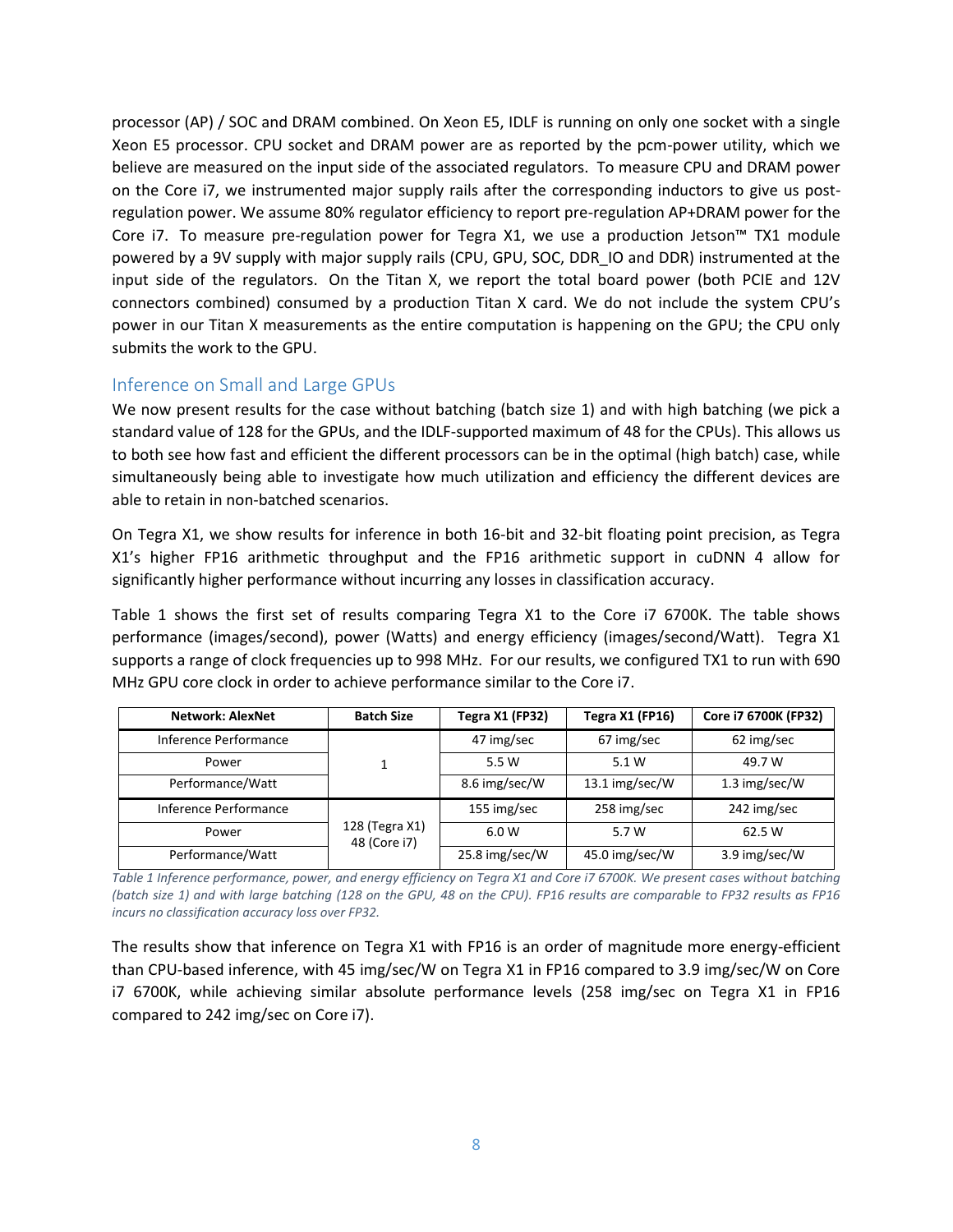| <b>Network: AlexNet</b> | <b>Batch Size</b>             | Titan X (FP32) | Xeon E5-2698 v3 (FP32) |
|-------------------------|-------------------------------|----------------|------------------------|
| Inference Performance   |                               | 405 img/sec    | 76 img/sec             |
| Power                   |                               | 164.0 W        | 111.7 W                |
| Performance/Watt        |                               | 2.5 img/sec/W  | 0.7 img/sec/W          |
| Inference Performance   |                               | 3216 img/sec   | 476 img/sec            |
| Power                   | 128 (Titan X)<br>48 (Xeon E5) | 227.0 W        | 149.0 W                |
| Performance/Watt        |                               | 14.2 img/sec/W | 3.2 img/sec/W          |

[Table 2](#page-8-0) shows the results for the Titan X GPU and the Xeon E5-2698 v3 server-class processor.

<span id="page-8-0"></span>*Table 2 Inference performance, power, and energy efficiency on Titan X and Xeon E5-2698 v3.*

The comparison between Titan X and Xeon E5 reinforces the same conclusion as the comparison between Tegra X1 and Core i7: GPUs appear to be capable of significantly higher energy efficiency for deep learning inference on AlexNet. In the case of Titan X, the GPU not only provides much better energy efficiency than the CPU, but it also achieves substantially higher performance at over 3000 images/second in the large-batch case compared to less than 500 images/second on the CPU. While larger batch sizes are more efficient to process, the comparison between Titan X and Xeon E5 with no batching proves that the GPU's efficiency advantage is present even for smaller batch sizes. In comparison with Tegra X1, the Titan X manages to achieve competitive Performance/Watt despite its much bigger GPU, as the large 12 GB framebuffer allows it to run more efficient but memory-capacityintensive FFT-based convolutions.

Finally, [Table 3](#page-8-1) presents inference results on GoogLeNet. As mentioned before, IDLF provides no support for GoogLeNet, and alternative deep learning frameworks have never been optimized for CPU performance. Therefore, we omit CPU results here and focus entirely on the GPUs. As GoogLeNet is a much more demanding network than AlexNet, Tegra X1 cannot run batch size 128 inference due to insufficient total memory capacity (4GB on a Jetson™ TX1 board). The massive framebuffer on the Titan X is sufficient to allow inference with batch size 128.

| <b>Network: GoogLeNet</b> | <b>Batch Size</b>              | Titan X (FP32) | Tegra X1 (FP32) | Tegra X1 (FP16) |
|---------------------------|--------------------------------|----------------|-----------------|-----------------|
| Inference Performance     |                                | 138 img/sec    | 33 img/sec      | 33 img/sec      |
| Power                     | 1                              | 119.0 W        | 5.0 W           | 4.0 W           |
| Performance/Watt          |                                | 1.2 img/sec/W  | 6.5 img/sec/W   | 8.3 img/sec/W   |
| Inference Performance     |                                | 863 img/sec    | 52 img/sec      | 75 img/sec      |
| Power                     | 128 (Titan X)<br>64 (Tegra X1) | 225.0 W        | 5.9 W           | 5.8 W           |
| Performance/Watt          |                                | 3.8 img/sec/W  | 8.8 img/sec/W   | 12.8 img/sec/W  |

<span id="page-8-1"></span>*Table 3 GoogLeNet inference results on Tegra X1 and Titan X. Tegra X1's total memory capacity is not sufficient to run batch size 128 inference.*

Compared to AlexNet, the results show significantly lower absolute performance values, indicating how much more computationally demanding GoogLeNet is. However, even on GoogLeNet, all GPUs are capable of achieving real-time performance on a 30 fps camera feed.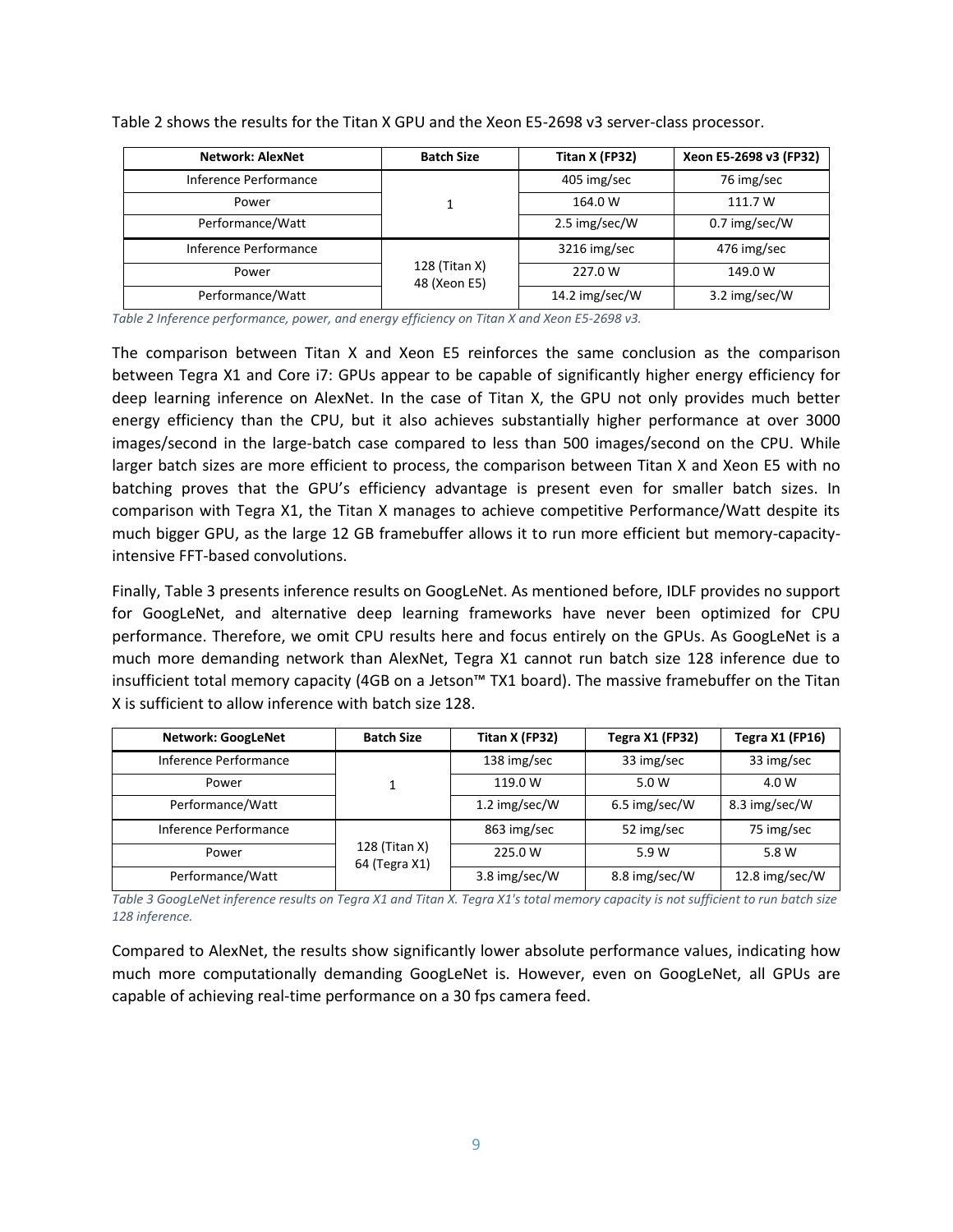## <span id="page-9-0"></span>Conclusion

The results in this whitepaper show that GPUs are just as fast and efficient for deep learning inference as they are already known to be for training. Our results suggest that the GPU advantage holds true both in the high-performance and consumer computing spaces, and extends all the way from NVIDIA's most powerful GPU (the Titan X) to one of NVIDIA's smallest processors, the Tegra X1.

## <span id="page-9-1"></span>References

- [1] ImageNet, "Large Scale Visual Recognition Challenge (ILSVRC)," [Online]. Available: http://imagenet.org/challenges/LSVRC/.
- [2] A. Krizhevsky, I. Sutskever and G. E. Hinton, ImageNet Classification with Deep Convolutional Neural Networks, 2012.
- [3] C. Chen, A. Seff, A. Kornhauser and J. Xiao, "DeepDriving: Learning Affordance for Direct Perception in Autonomous Driving," arXiv, 2015.
- [4] T. Unterthiner, A. Mayr, G. Klambauer, M. Steijaert, J. K. Wegner, H. Ceulemans and S. Hochreiter, "Deep Learning as an Opportunity in Virtual Screening," in *Proceedings of the Deep Learning Workshop at NIPS*, 2014.
- [5] A. Karpathy and L. Fei-Fei, "Deep Visual-Semantic Alignments for Generating Image Descriptions," in *Proceedings of the Annual Conference on Computer Vision and Pattern Recognition (CVPR)*, Boston, 2015.
- [6] D. Bahdanau, K. Cho and Y. Bengio, "Neural Machine Translation by Jointly Learning to Align and Translate," arXiv, 2014.
- [7] NVIDIA, "NVIDIA cuDNN GPU Accelerated Deep Learning," [Online]. Available: https://developer.nvidia.com/cudnn.
- [8] NVIDIA, "NVIDIA DIGITS Interactive Deep Learning GPU Training System," [Online]. Available: https://developer.nvidia.com/digits.
- [9] A. Lavin, "maxDNN: An Efficient Convolution Kernel for Deep Learning with Maxwell GPUs," 2015.
- [10] Berkeley Vision and Learning Center, "Caffe," [Online]. Available: http://caffe.berkeleyvision.org/.
- [11] J. Dean, "Techniques and Systems for Training Large Neural Networks Quickly," Google.
- [12] S. Gupta, A. Agrawal, K. Gopalakrishnan and P. Narayanan, "Deep Learning with Limited Numerical Precision," arXiv, 2015.
- [13] Berkeley Vision and Learning Center, "GitHub Caffe repository," [Online]. Available: https://github.com/BVLC/caffe.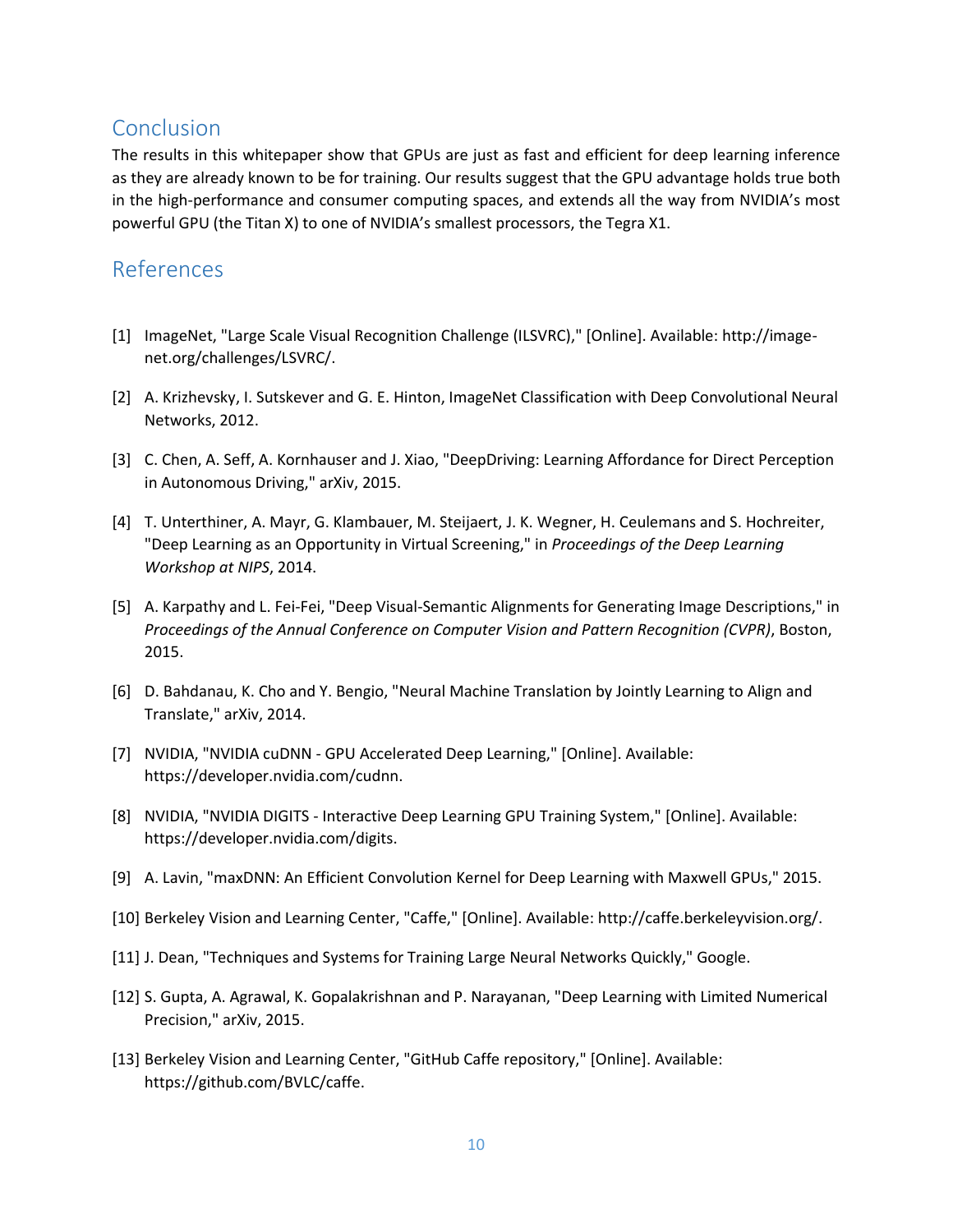- [14] C. Szegedy, W. Liu, Y. Jia, P. Sermanet, S. Reed, D. Anguelov, D. Erhan, V. Vanhoucke and A. Rabinovich, "Going Deeper with Convolutions," 2014.
- [15] NVIDIA, "GitHub FP16 Caffe repository," [Online]. Available: https://github.com/NVIDIA/caffe/tree/experimental/fp16.
- [16] NVIDIA, "GitHub Caffe repository," [Online]. Available: https://github.com/NVIDIA/caffe/tree/caffe-0.14.
- [17] Intel, "Intel Deep Learning Framework," [Online]. Available: https://01.org/intel-deep-learningframework.